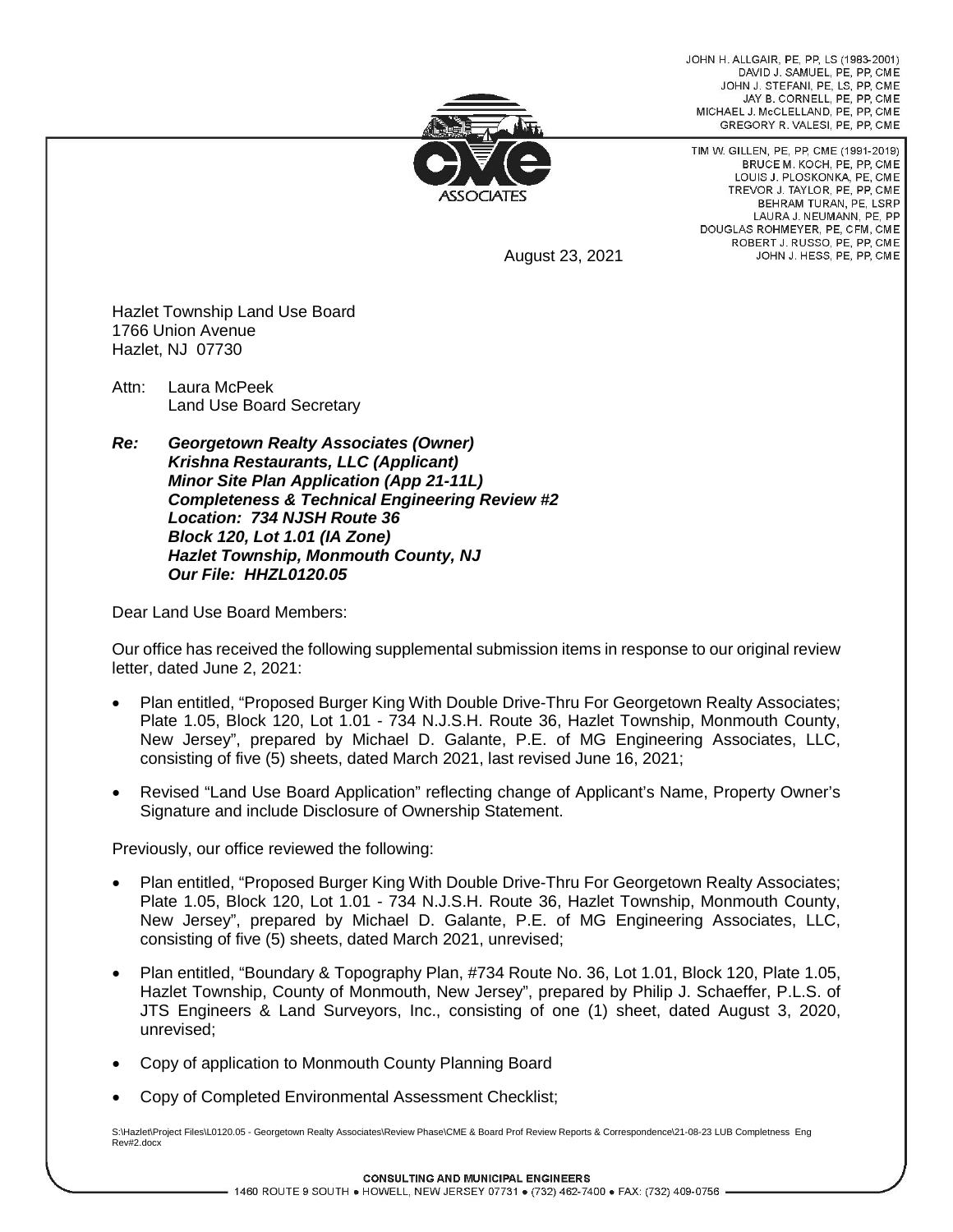

Hazlet Township Land Use Board August 23, 2021

Re: Georgetown Realty Associates – Minor Site Plan Application **HHZL0120.05** Completeness & Technical Engineering Review #2 Page 2

- Copy of application to Bureau of Fire Prevention; and
- Completed Application Forms, including Land Use Board Application, Development Application & Development Plan Checklist and W-9 Request for Taxpayer Certification.

Based on our review, we offer the following:

1) The Applicant, Georgetown Realty Associates, is seeking Minor Site Plan approval to expand the existing single lane drive-thru into a double lane drive-thru within the existing Burger King parking lot. Other improvements include reconstruction of two (2) ADA parking spaces with associated curb ramps, storm inlet relocation and construction of new curb and new dumpster enclosure. The proposed improvements will reduce parking supply by 8 spaces to accommodate the double lane drive-thru, leaving a proposed total of 44 parking spaces whereas 40 spaces are required.



S:\Hazlet\Project Files\L0120.05 - Georgetown Realty Associates\Review Phase\CME & Board Prof Review Reports & Correspondence\21-08-23 LUB Completness Eng Rev#2.docx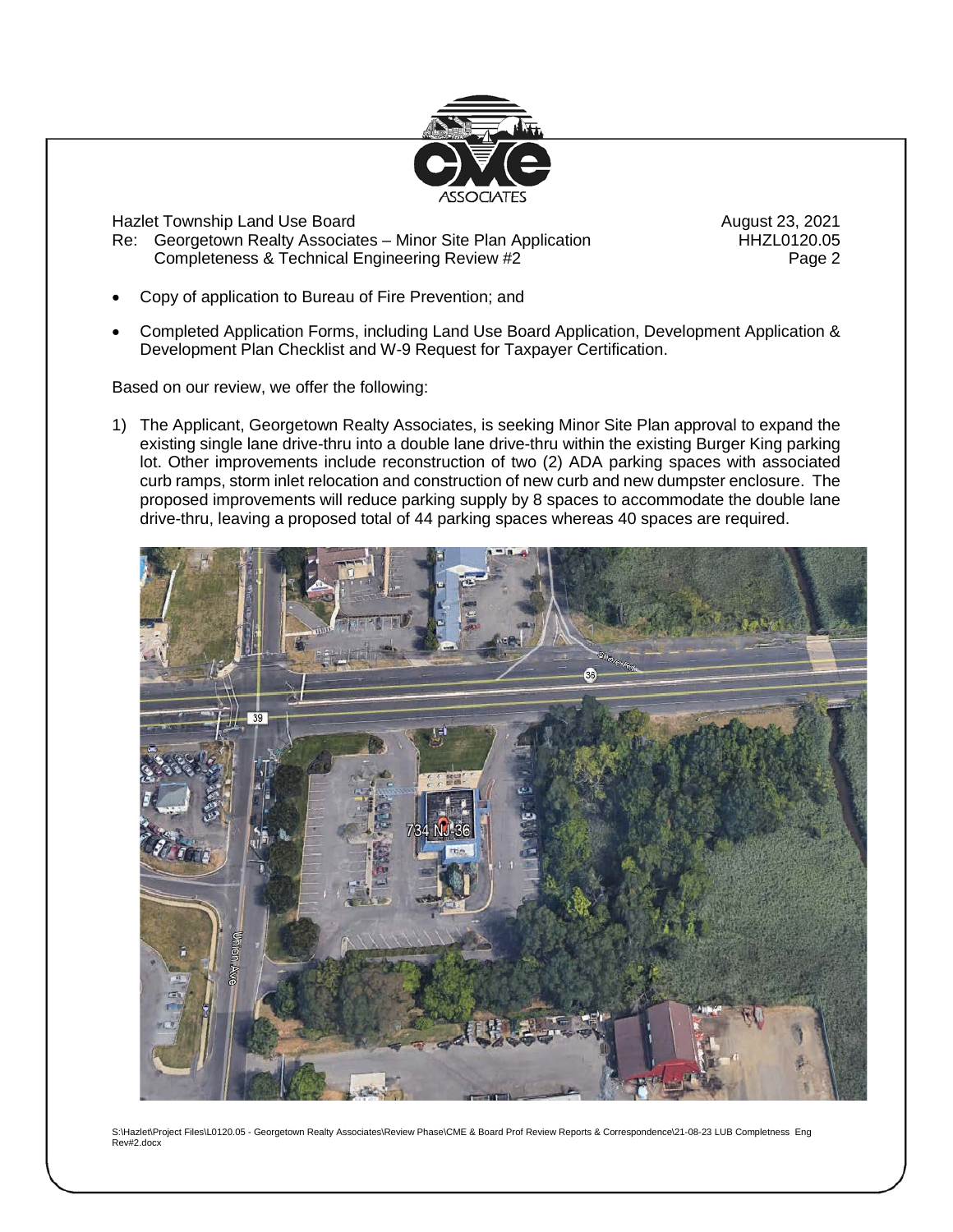

Hazlet Township Land Use Board August 23, 2021

Re: Georgetown Realty Associates – Minor Site Plan Application **HHZL0120.05** Completeness & Technical Engineering Review #2 Page 3

- 2) The subject property is located at #734 Route 36, along NJSH Route 36 southbound just after the intersection of NJSH Route 36 with Union Avenue. Access to the property is provided via a rightin driveway and another right-out driveway along Route 36 southbound and an alternative twoway access driveway to Union Avenue, both to remain undisturbed. The site is located in the I-A (Industrial Assembly) Zoning District. Presently, the site contains the existing Burger King fast food restaurant. The property is located in the Flood Hazard Zone "AE-11" as noted on the FEMA Flood Maps, wherein freshwater wetlands associated with East Creek occupy the undeveloped portion of the site. The property is located in the CAFRA Zone.
- 3) The Applicant has not requested any variance relief and none appears to be required.
- 4) The Applicant has requested the following submission waivers:
	- a) **Preliminary and Major Subdivision Approval Checklist Item U.(5)6.:** Environmental Impact Report.

*Given the scope of the project and the fact that all proposed development is within previously disturbed areas, our office has no objection to this waiver.*

We recommend this application be deemed **COMPLETE** and have no objection to the application being scheduled for a public hearing.

Enclosed please find our Technical Engineering Review No. 2. The Applicant remains responsible to address the comments contained therein.

Should you have any questions or require additional information, please do not hesitate to contact this office.

Very truly yours,

**CME Associates**

Kurt Otto, PE, PP, CME, CFM *Land Use Board Engineer*

KO:LZ:mrm **Enclosure** 

cc: Greg Vella, Esq., Board Attorney Sharon Keegan, Zoning Board Officer Krishna Restaurants, LLC, Applicant Michael Galante, P.E., Applicant's Engineer David Shafkowitz, Applicant's Attorney

S:\Hazlet\Project Files\L0120.05 - Georgetown Realty Associates\Review Phase\CME & Board Prof Review Reports & Correspondence\21-08-23 LUB Completness Eng Rev#2.docx